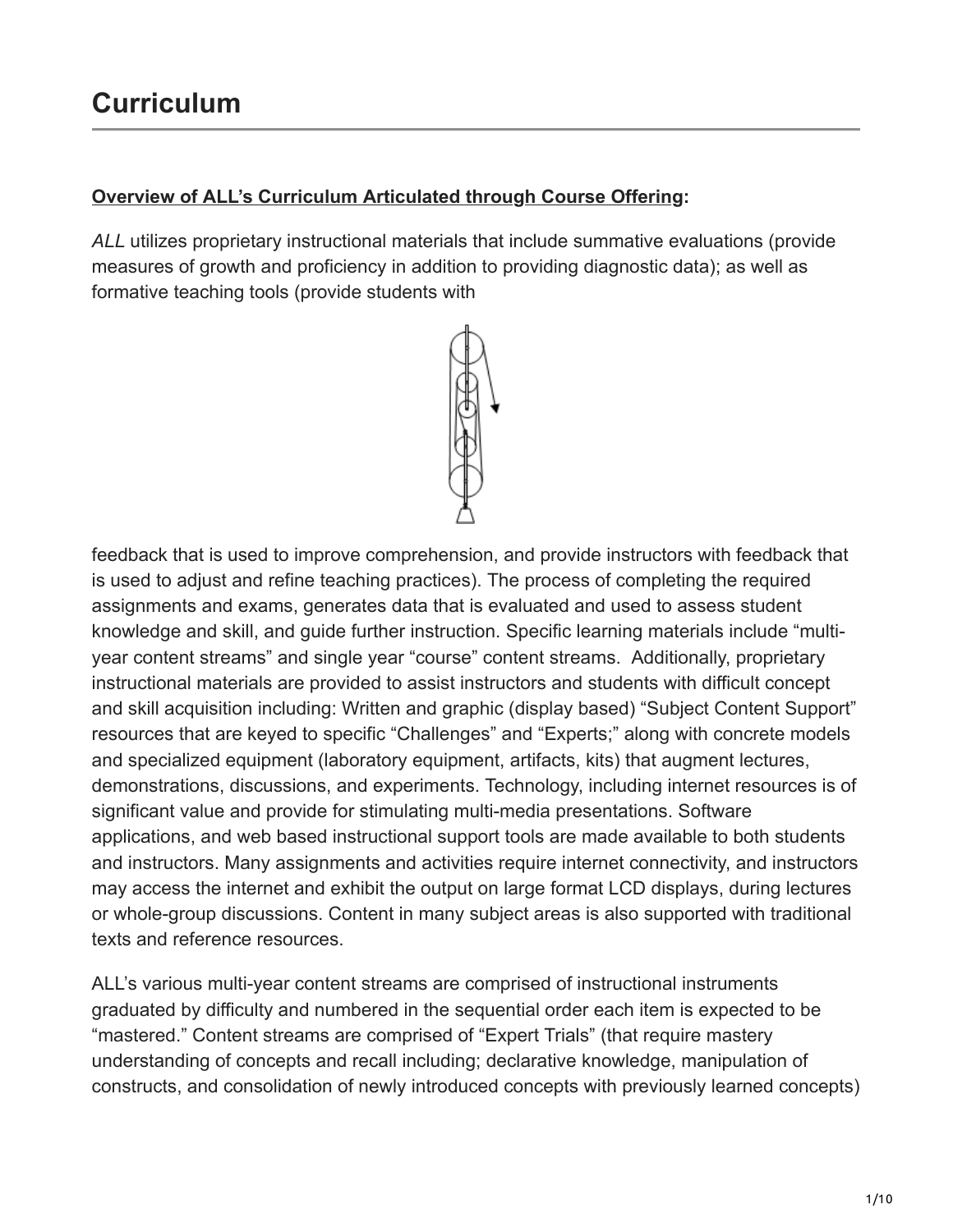and "Challenge Trials" (that require the application of concepts, that require procedural knowledge and skills, and that require the transfer and generalizations of knowledge.) Multiyear content streams, cover content-subjects that are expected to be taught over two



or more years; For instance, the 'Numeric Operations" series begins with "counting" at an appropriate level for kindergarten, and ends with content that might only be seen, in a traditional educational setting, in a "College Algebra" class. The time required to complete any particular subject content stream is highly variable between students, however, there is a minimum trial-rate-per week requirement within each stream. Experience has demonstrated that over 80% of the students who have attended *ALL* beginning in kindergarten or the first grade, complete the Numeric Operations Series between 5<sup>th</sup> and 6<sup>th</sup> grades; some complete the series much earlier. Multi-year content streams include: Reading and Writing Series; Penmanship Series; Orthography Series; Visual Arts Series; Anatomy and Physiology Series; Conceptual Physical Science Series; Earth Science Series; Syntax and Semantics Series; Literature and Rhetoric Series; Numeric Operations Series; Political and Physical Geography Series; and Lexicon Series. In addition, an AP format option is provided for students as early as6<sup>th</sup> grade. The advanced placement option includes courses in studio arts, English language and literature, psychology, comparative government, politics, human geography, macroeconomics,



microeconomics, US Government, civics, US history, world history, biology, chemistry, environmental science, electricity and magnetism, mechanics, physics, statistics, computer science, and calculus.

*Series Content Stream Courses* are expected to extend over multiple years, however students may progress as rapidly as they are able. In rare cases, highly motivated students may complete a series within a year, while other very bright students might require three or more years. Advanced elementary students are allowed to initiate and complete a series prior to entering Secondary School, while others might finish in secondary school. Most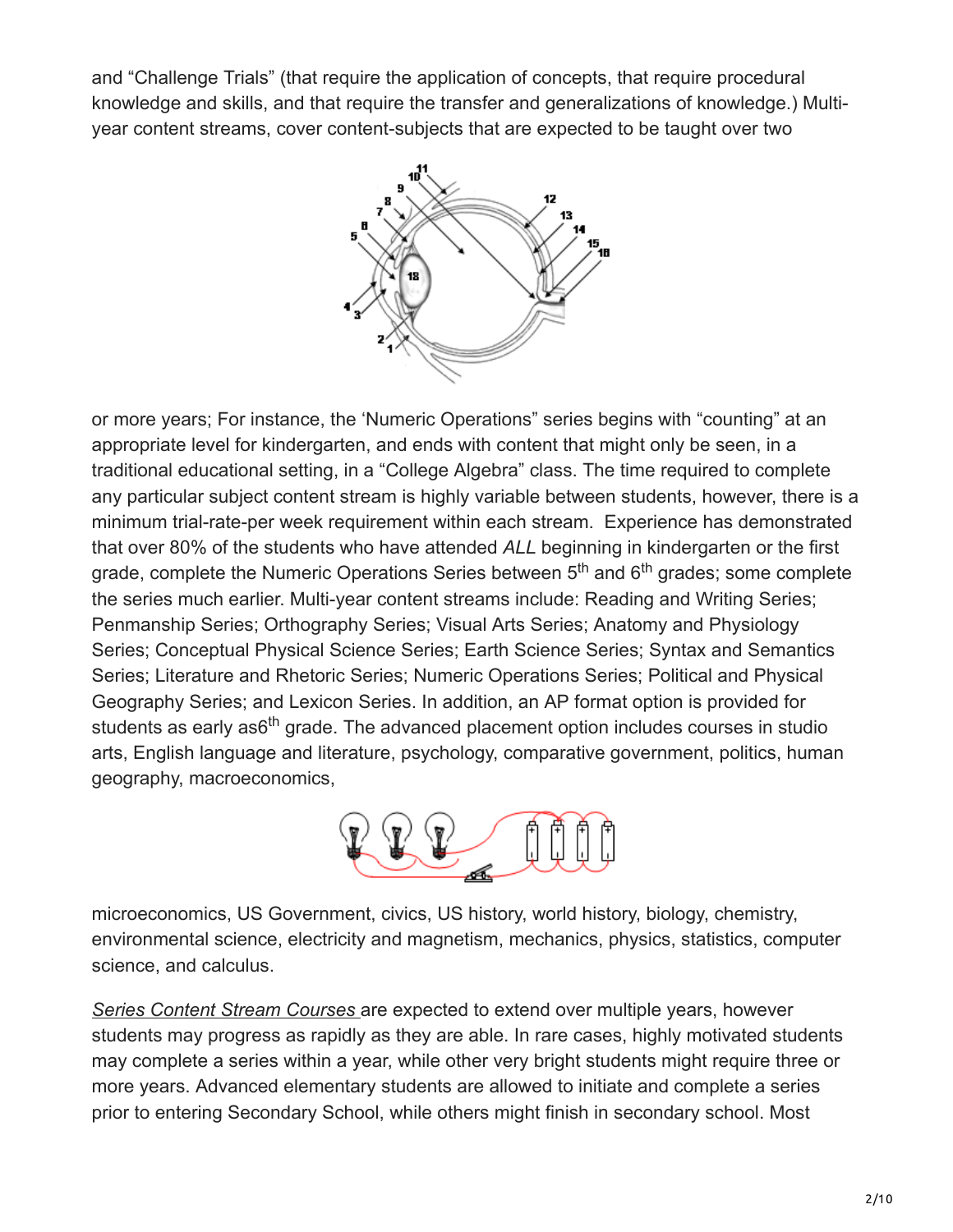students entering ALL at the secondary level will initiate content series as their core prerequisite courses. Content Series courses provide a solid foundation for more advance courses and are instrumental in ensuring college and career success.

*Short Period Subject Courses* are rigorous and can often be completed within a single year, however for some students, time-to-completion and "mastery" knowledge attainment may require more than a single year. Similar to the "Series" materials, single year courses are comprised of "Expert Trials" and "Challenge Trials" and are numbered in the sequence each level should be mastered. Expert Trials are formative "power" evaluations that flow in a continuous feedback loop. They provide fine-grained student learning outcome data as well as data on daily performance that drives the pacing of instruction, student and instructor interventions, and informs in-service teacher and instructor training needs. Trials, have a self-leveling design. Expert Trials provide objective measures of mastery knowledge. Challenge Exercises are formative evaluations of the fluid application of knowledge and its generalization.

## *Expert and Challenge Model Cross-content Characteristics Utilized in Series Stream Courses and Subject Courses:*

- Each content-subject series has high content density
- Each content-subject series includes criterion referenced assessments with significant "depth of knowledge" demands.
- Each content-subject series includes reading comprehension questions.
- Each content-subject series includes writing (e.g., essay, short answer) questions.
- Each content-subject series includes nomenclature questions specific tothe targeted content domain.
- Each content-subject series includes problem solving questions specific tothe targeted content domain

*Seminars / Colloquia / Symposia:*differ in structure and procedural practices but all have instructional oversight and are supported by mentors. Learning community members for these various small group "alternatives to traditional classrooms" are selected on the basis of: passionate interest in the topic focus, ability to self-monitor, ability to sustain high motivation, academic maturity, integrity, and interpersonal skills. Initiated by student proposal.

*Senior Project*: Most *Senior Projects* require multiple years to complete. Students should attempt to complete their *Senior Projects* prior to the beginning of their senior year. Although it may be possible to complete a *Senior Project* in less than a year, students should plan on initiatingtheir projects prior to their senior year.Students may work in defined, stable groups where the work load is distributed evenly between group members; or they may work elect to work individually. Students who anticipate that they may want to submit their project for publication, must plan accordingly. It is highly recommended that ALL students begin their senior projects as early as freshman year. Senior Projects should be completed in the first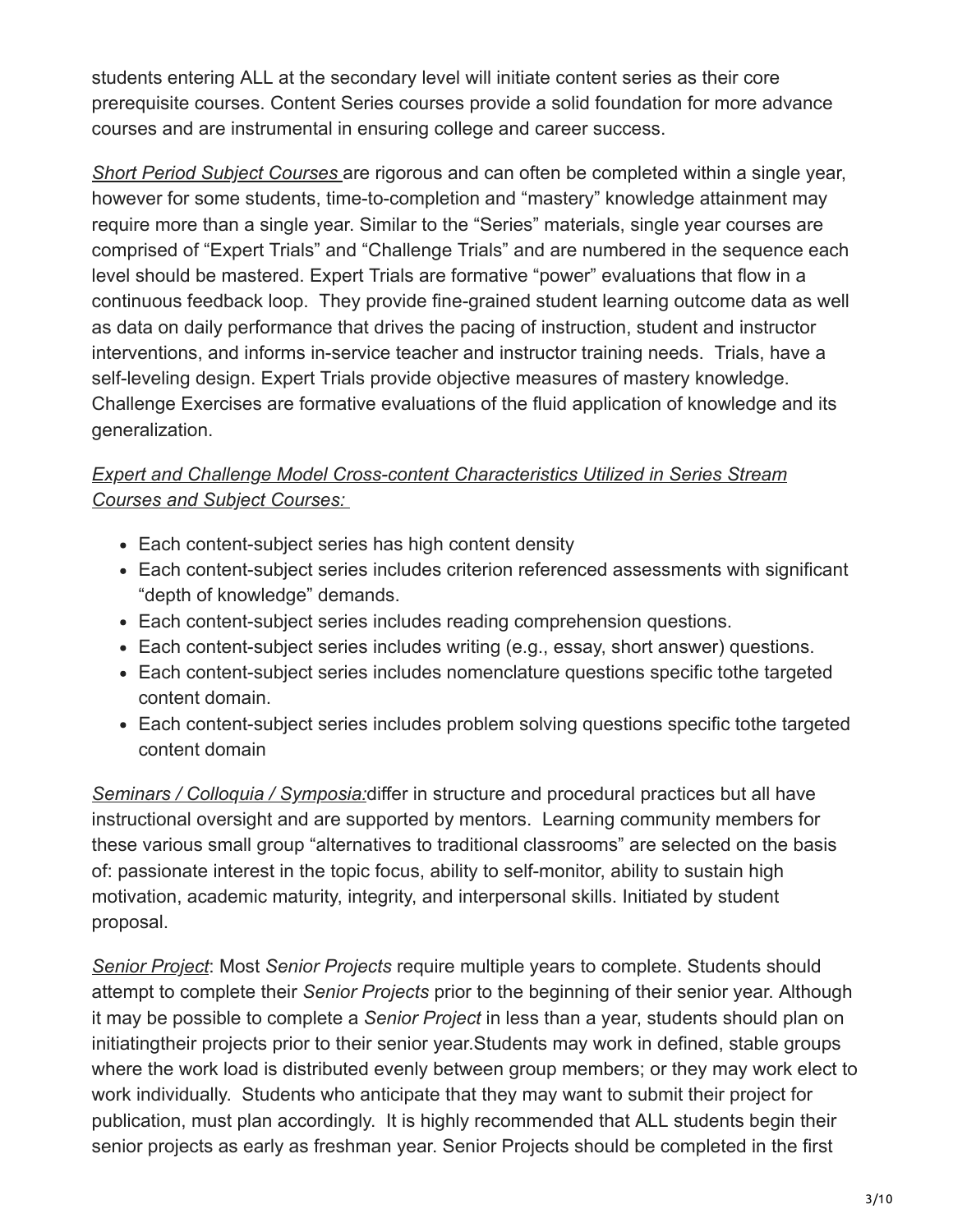few months of one's senior year, if not before. Please consult your advisor/sponsor to develop a timeline as soon as possible. Students may elect to submit for consideration multiple projects of varying complexity. The worthiness of a project is not dependent on the time it takes to complete, difficulty, or flamboyance. Passion, creativity, curiosity, risk, and social value are characteristics of worthwhile projects.

*R&D-C, Science Laboratory Project*: Small groups (2-6) of students are assigned to longterm research-and-development communities (R&D-C). Each R&D-C is allotted a different laboratory project (LP) with defined outcome goals. The function of both the R&D-C and its individual members is to be evaluated (by members of each R&D-C and their supervisor). The quality of their evidenced-based-inquiry process, innovation and creativity, and the efficacy of their group dynamics will be assessed in addition to level of success in meeting the specificity of the assigned goal. Instructor and/or "experts" will provide mentoring and monitoring throughout the process, however the chief responsibility for planning and execution remains with each R&D-C members.

*Mathematical Research Project Collaboration*: Students work with an ALL's mathematics instructor and a mentor to select, design, execute, and possibly publish a mathematical research project. At the culmination of the project, successful students will publically present their finding. Open only to qualifying students, 11th grade or below.

## **Brief Descriptions of ALL's Proprietary Curriculum "Series" Courses:**

*Penmanship/ Letter Recognition/ Letter-Sound Association Series*: This series is heavily layered



(previously learned skills are reinforced in the process of acquiring new skills); includes whole class writing activities joined with individualized untimed Expert Trials and Challenge Exercises. This series is introduced in preschool or kindergarten for students who didn't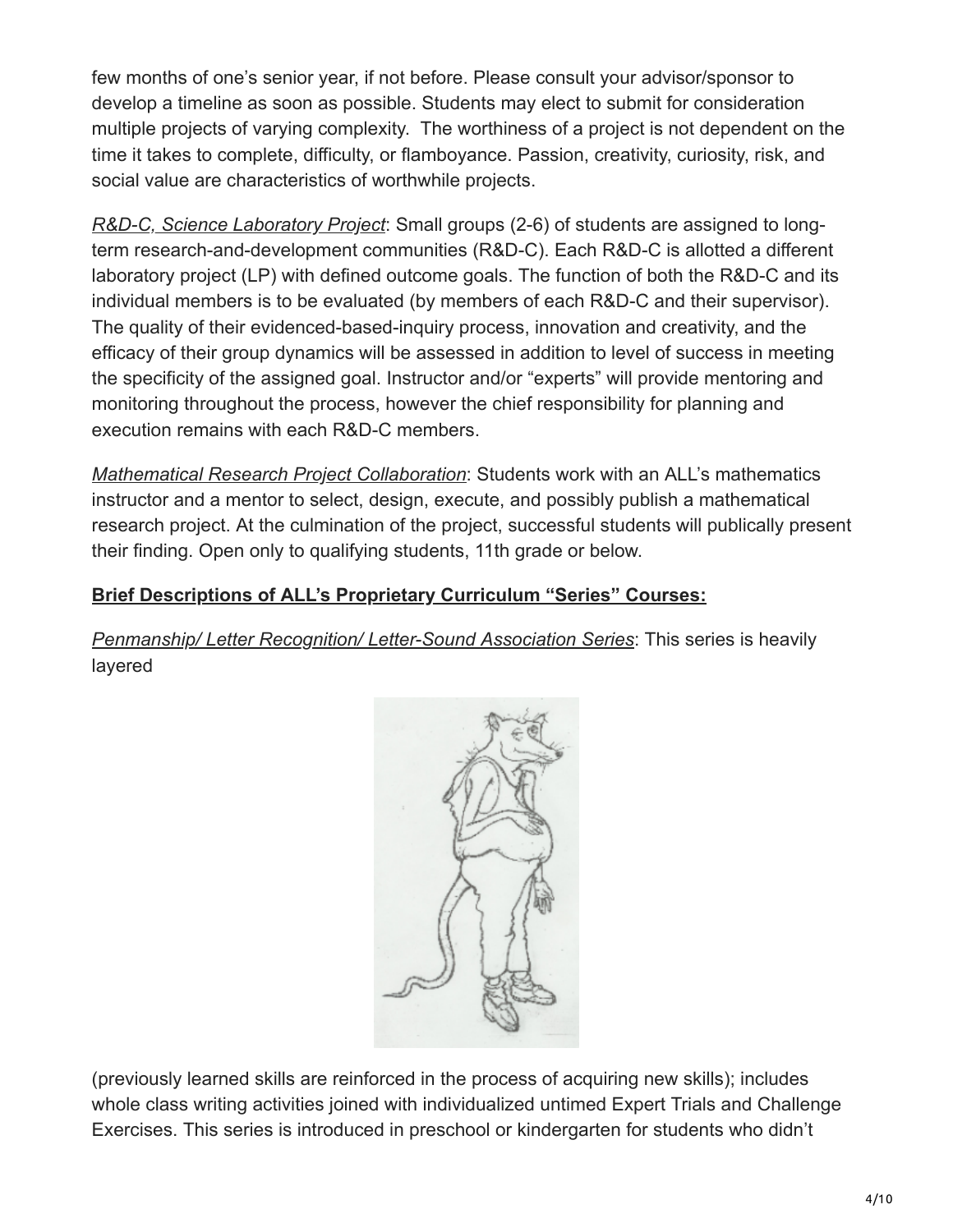attend preschool at ALL. The series is generally completed by the middle of second grade if not sooner. Over forty percent of students who begin in kindergarten, will likely finish the balland-stick and D'Nealianprint portions of this series by the end of first grade and begin D'Nealian. Entering students are assessed for proficiency and placed at the appropriate level.

The Penmanship Series overlaps with the Orthography Series. Whole class and individualized exercises are designed to: improve fine motor skills; develop application knowledge of calligraphic techniques; improve discrimination recognition between similar graphic symbols; automatize students' handwriting (by "chunking" letter strings into phonetic units and encoding high frequency letter combinations into "muscle memory" gestural movements); and develop letter-sound associations as well as letter-symbol associations. Throughout this series, care is taken to introduce constructs in a manner that enhances retention and recall while decreasing interference. It is generally accepted that motor learning is easily automatized yet difficult to extinguish if dysfunctional to a goal (that is, bad habits are hard to break). Exercises in this series target specific skills through a strategy of holding all non-targeted (or as many as possible) variables constant while the factors that are salient to the targeted visual discrimination or motor skills are varied. A simple strategy related to this concept can be easily visualized by studying the organization of letters presented during whole-class symbol discrimination and writing exercises (e.g., oad-oceocu-dbpq-gy-uy-oadg-ft-vr-ij-nhk-unmwv-sz VWMNZ-KXY-HFEBA-ITLJ-UCOQG-DPR-ZS 62-5380-17-94). Other targeted procedural skills include alphabetization of words, initial sound recognition. Initial sound recognition is accomplished by requesting students to read and write words that vary across initial sounds while ending sounds are held constant (pattern words) thereby reducing cognitive load and promoting generalization (e.g., at, bat, cat, fat, hat, pat, rat, sat; an, ban, can, Dan, fan, man, pan, ran, tan, van; etc.). Fine motor skill dexterity are targeted, with an emphasis on producing legible and appealing graphic symbols in print using modified ball-and-stick model and in cursive using simplified D'Nealian script as a model. Within the first week of kindergarten most students should be reading (with cadence), writing, and comprehending sentences similar to, "The fat rat sat on the cat in the flat hat."

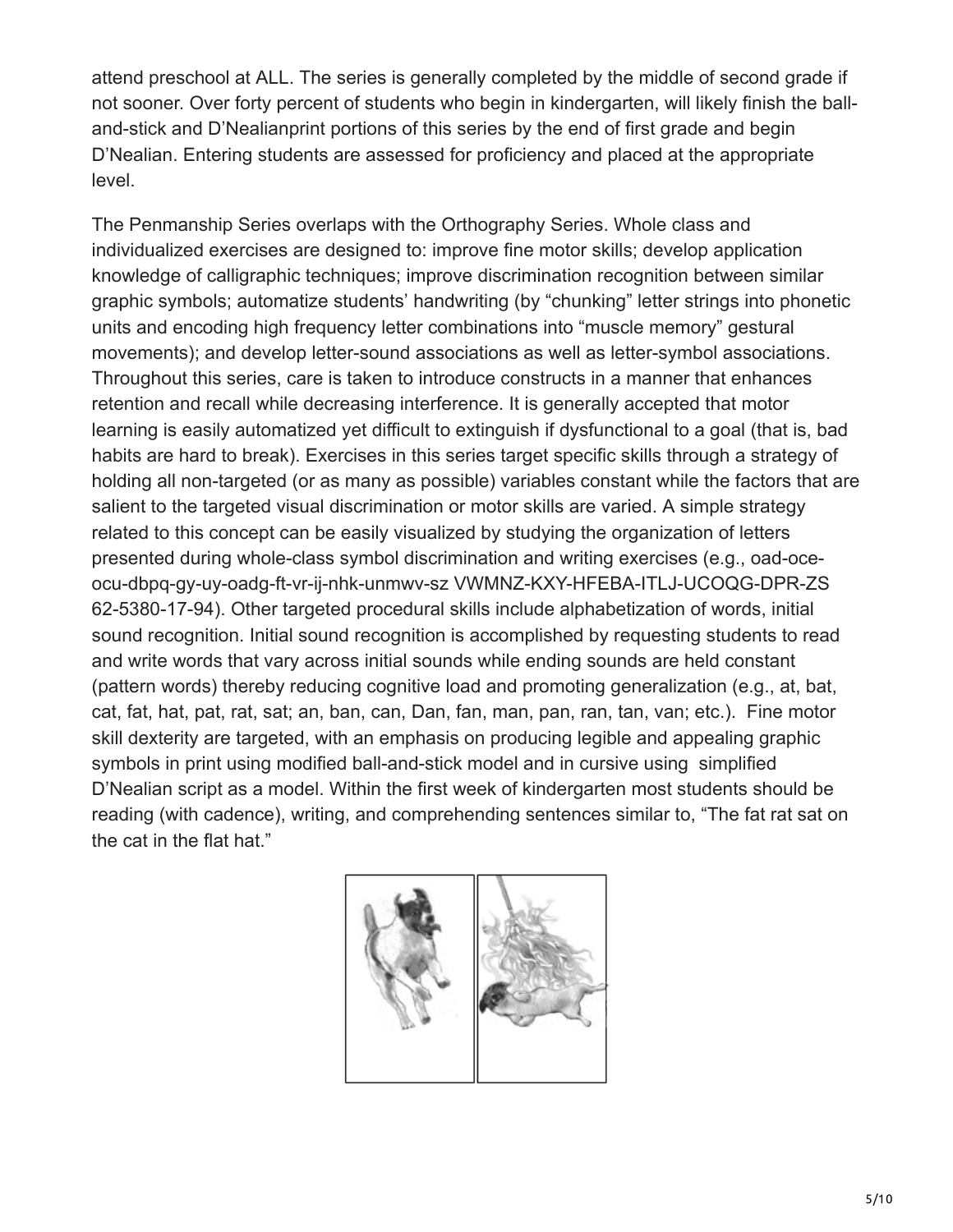*Orthography/ Reading and Writing Series*: This series includes class-wide choral reading of lexically controlled texts aligned with formative Expert Trials and Challenge Exercises designed to expedite the transition from simple letter recognition to fluid reading with comprehension. In this series, Experts and Challenges are independently numbered.Expert Trials and The *Orthography Series* is horizontally aligned with prescribed whole-class reading and writing activities, and the *Penmanship Series*. This *Orthography Series* should be initiated by the beginning of the second quarter of kindergarten, if not sooner for advanced students.

The prescribed group activities,*Reading and Writing Series,* enables students to build large repertoires of sight words and phonetic decoding skills in a relatively short period of time, while at the same time building on previously mastered skills. It Begins with simple English language conventions such as phonetic spelling and pronunciation patterns (e.g., fat-fate, hat-hate, rat-rate, bit-bite, kit-kite, an-and, ban-band, kiss-kill, miss-mill, rat-rot-rut, rate-roterite, beak-bleak-streak-creak-wreak-weak); And progresses to develop deeper phonemic awareness (short and long consonant and vowel sounds; consonant blends bl, cl, fl, gl, pl, br, cr, dr, fr, gr, pr, tr, sk, sl, sp, st, sw, spr, str; digraphs ch, sh, th, wh, ng, nk; diphthongs oi, ow, ou, oo as in book, oo as in moo; and control "r") within the context of words and simple sentences. Expert Trials introduce pattern words by initial sound (e.g., cot dot got hot not / let get met jet bet set / bun fun pun run sun / bin din fin kin pin sin tin / Ken men pen ten den hen / bag gag nag rag sag tag), progress through identification and manipulation of phonemes in structured word families (with intent of reducing the deleterious learning effects of high frequency English words exhibiting the highest rate of irregularities). Expert Trials culminate with compound words, simple morphemes, root words, and inflected words.

As students move through higher *Reading and Writing Challenge* levels, words from the Orthography Trials are incorporated into whole-class constructed sentences that are read whole-class choral with various vocal intonations that alter meaning and/or are associated with punctuation (e.g., Challenge Exercises require students to individually compose sentences from a restricted list of pattern words and sight words.) Higher *Reading and Writing Challenge* levels introduce capitalization conventions (beginning sentences, proper names and places) and punctuation conventions (declarative sentences ends with a period, questions with a question mark) are introduced and required for mastery. Yet higher numbered *Reading and Writing Challenge* exercises introduce parts of speech (nouns, verbs, adjectives, pronouns, conjunctions) and more sophisticated sentence structures with antecedents and transitional words.

*Numeric Operations Series* includes "Expert Trials" and "Challenges" along with prescribed interactive lectures, need-to-know discussions (student driven, inquiry guided lectures), and Want-to-Know discussions (whole group inquiry activities). The Numeric Operations Series is a prerequisite for ALL's advanced math and science courses. The scope of topics covered include: the six arithmetic operations, abstract concepts intrinsic to the nature of mathematics, mathematical methods of application to "real-world" problems, properties of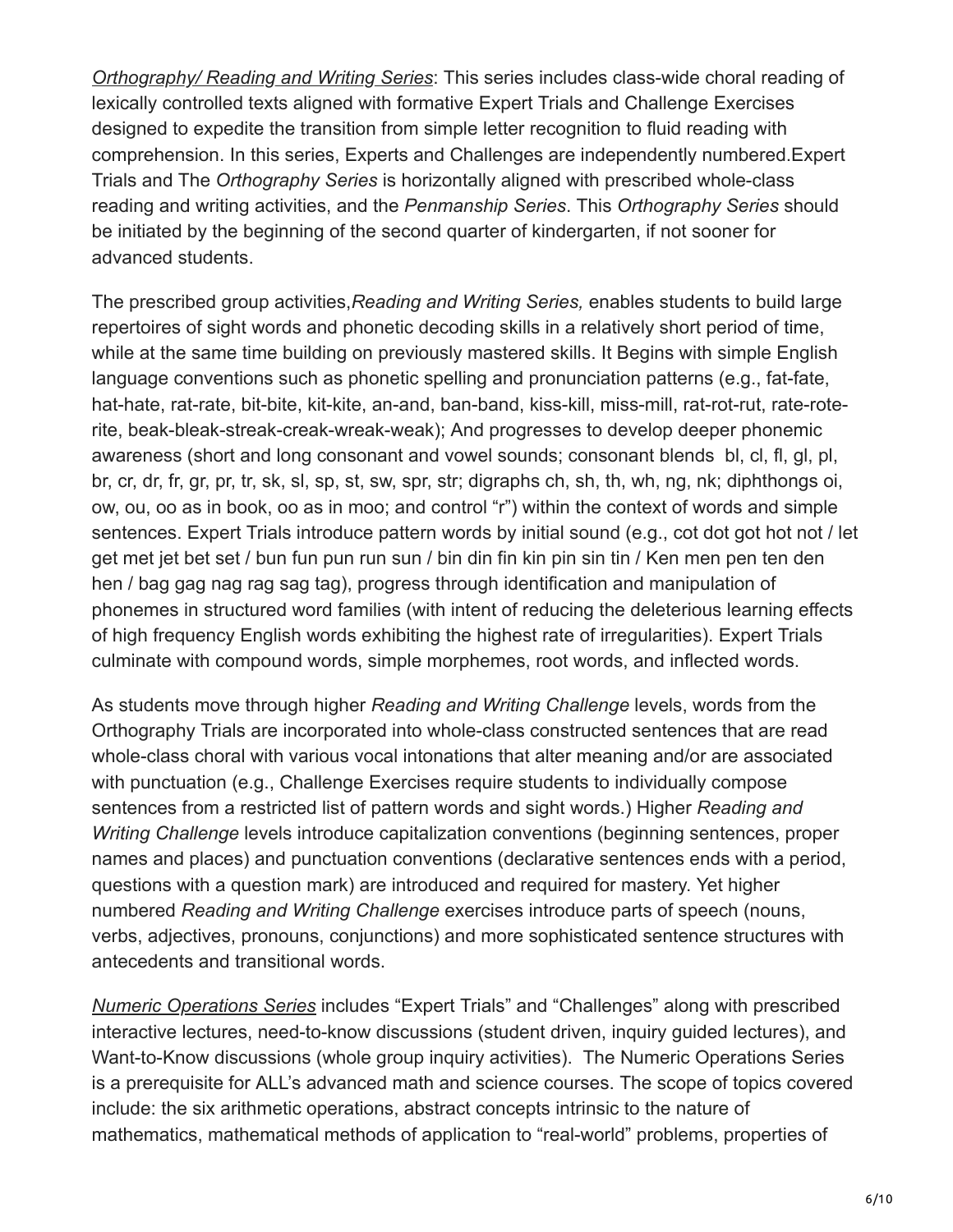numbers, algebraic notation, function notation, elementary algebra, linear equations with up to three variables, systems of linear equations, polynomials, probability, statistics, geometry, complex numbers, inequalities, graphing. Embedded resources, and reference materials are included. Tutoring is available. TEXTBOOK-NOT REQUIRED.

*Lexicon Series*: This standalone series involves the study of American-English word forms, specialty-use words, and words representing higher order constructs (vocabulary infrequently encountered in casual conversation) arranged in conceptual families along with the study of orthography. Included are: Latin and Greek morphemes, affixes; prefixes suffixes, infixes, agglutination (of morphemes), root words, collocations (word strings, fixed expressions), compound words, loan words, idiomatic expressions, irregular word forms, acronyms, inflections, word derivatives, phonemes (distinctive unit sounds), confused and frequently misused words, frequently misspelled words, phoneme-grapheme variations, specialized words and language used in various academic, social, historical, and cultural contexts. This series overlaps with subject disciplines across the curriculum. Comprehension is the reason for reading, and vocabulary plays a significant role in comprehension. Additionally: the Lexicon series is revised every few years; adding new lexical "families" and extractions from widely distributed scholarly readings; and revisions guided by item analysis output generated within MARC's integrated environment. From its beginning, this series advances in increments from constructs with low cognitive demands to its culmination with constructs that require substantial cognitive sophistication.

*Syntax and Semantics Series*: This series is comprised of Expert Trials and Challenge Exercises organized in a single numbered sequence. With short writing assignment, direct instruction, and rapid formative feedback students acquire facility with standard English conventions including: parts of speech (nouns, pronouns, adjectives, verbs, adverbs, prepositions, conjunctions, and interjections); inflections (plurals, comparatives, etc.); sentence types (declarative, interrogative, exclamatory, imperative); tense (simple present, present progressive, simple past, past progressive, present perfect simple, present perfect progressive, past perfect progressive, future simple, future progressive, conditional simple, conditional progressive); person (first, second, third); case (subjective, objective, possessive) word order (SV, SVO, SOV, VSO, OVS etc.); Clauses and sentence structures (simple, independent clause; compound, multiple independent clauses; complex, independent clause with at least one dependent clause; compound-complex, multiple independent with at least one dependent clause). Additionally, parallel sentence structure, rhetorical devices and figurative language Exercises are included.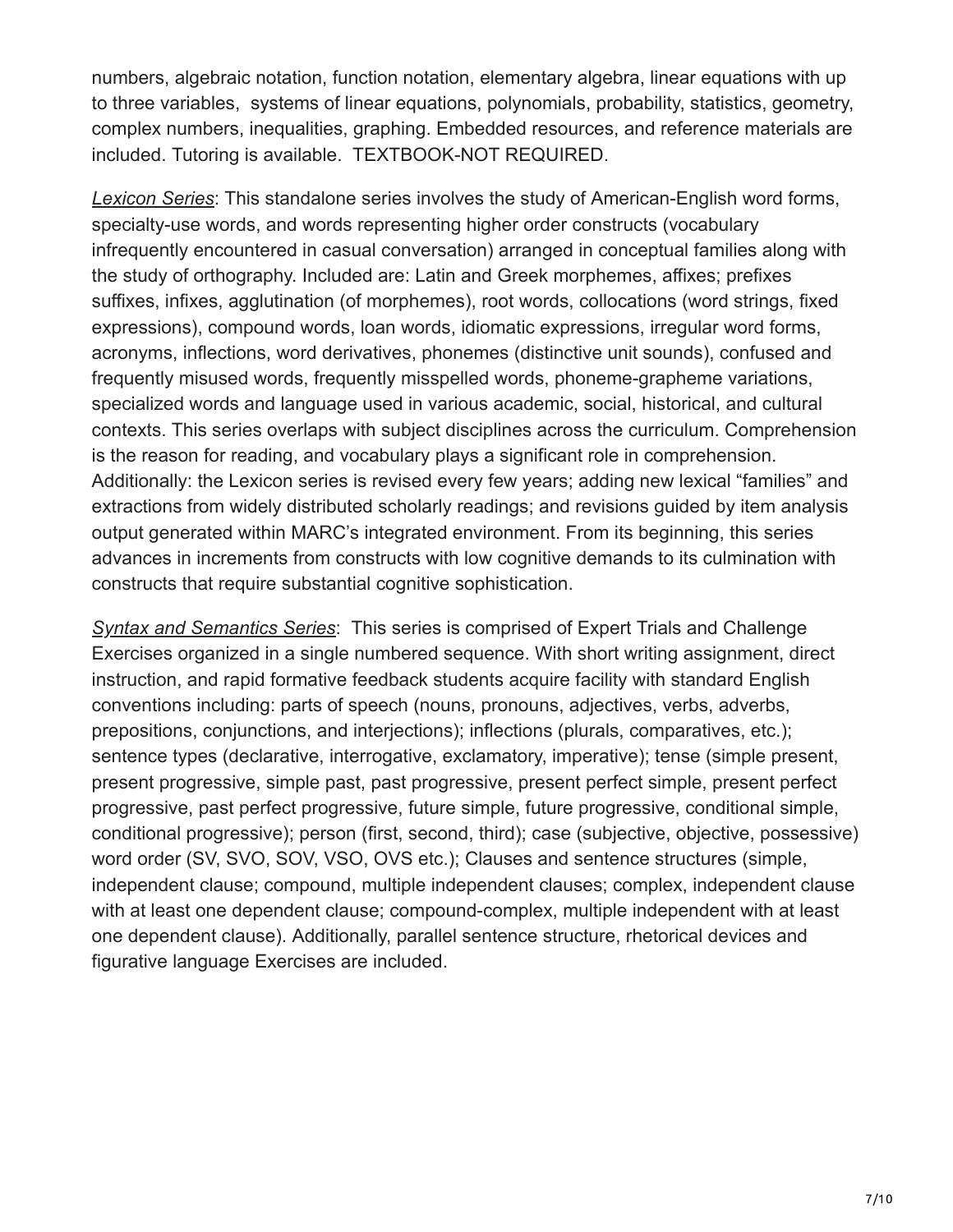

*Visual Arts Series*: Includes Challenge exercises only and cross



content-subject exercises. Arranged in continuous sequence including a *Two Dimensional Drawing Module*, *Color Studies Module*, and *Three Dimensional Design Module*. The Drawing Module covers linear and curvilinear perspective (one point, two point, four point, spherical, and natural); relative motion and/or vantage of viewer (rotation, inclination, radiation, and all permutations); atmospheric perspective; drawing from nature; and portrait and figure drawing. The Color Studies Module covers the anatomy and physiology of color perception; color physics; and simultaneous contrast studies (in the manner of Joseph Albers). The *Three Dimensional Design Module* includes: scale model design (drafting); scale model materials and techniques; materials and cost estimation, fundraising, construction planning and scheduling; full scale building and finishing techniques. Full scale building to this point have all been group projects.

*Human Anatomy and Physiology Series*: In this series, Experts and Challenges are sequentially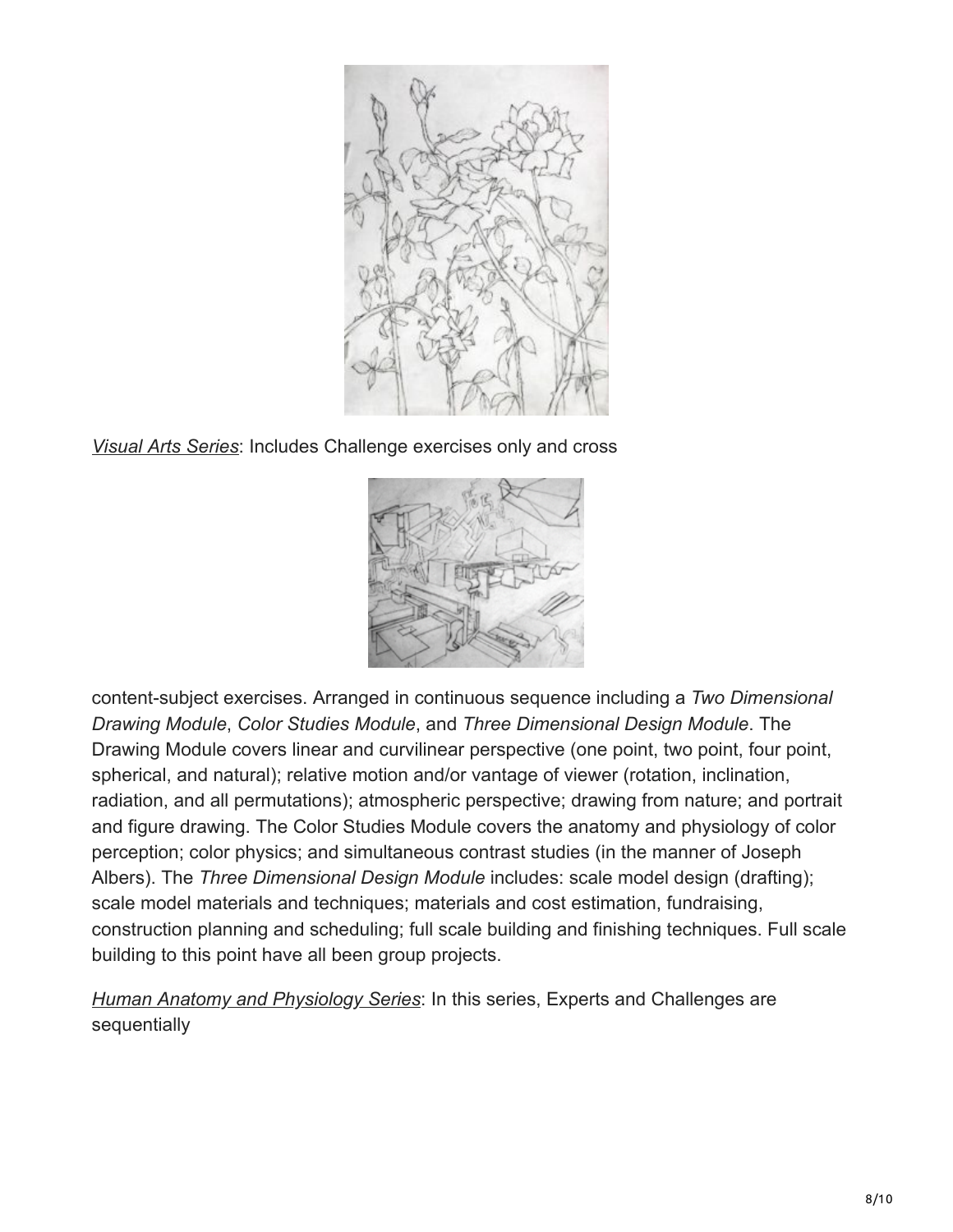

numbered. Experts are exclusively identification and short answer power exams; Challenge Exercises are all comprised of extended essay questions that overlap with writing and composite scoring (punctuation, spelling, grammar, and word usage) is used. The Human Anatomy Series covers various human structures and systems including: skeletal, muscular, integumentary, digestive, dental maturation, renal system, respiratory, cardiovascular, lymphatic, nervous, and endocrine.

*Physical Science Series* includes more than 300 "Expert Trials" and "Challenges" and is a prerequisite for ALL's Secondary School science courses. This course is designed to build a strong base for more advanced science courses. Although an understanding of algebraic relationships is necessary, emphasis is placed on conceptual models. Examples of topics covered include: Mechanics (Newton's Laws of motion, momentum and energy, gravity, fluid mechanics, thermodynamics); Electricity and magnetism (electrodynamics, electromagnetism, circuits); Properties of waves (sound, light); Structure of the Atom (subatomic properties, atomic nucleus); Chemistry (the periodic table, chemical bonds, molecular mixing, reactions, acids, bases, redox reactions); Earth science (rocks and minerals, Earth's internal properties, hydrology, atmosphere, weather). TEXTBOOK-REQUIRED: Students must own their own textbook and read in advance of lectures. It is highly recommended that students retain the text as a future reference.

*Physical & Political Geography Series* includes more than 290 "Expert Trials" and "Challenges" and is a